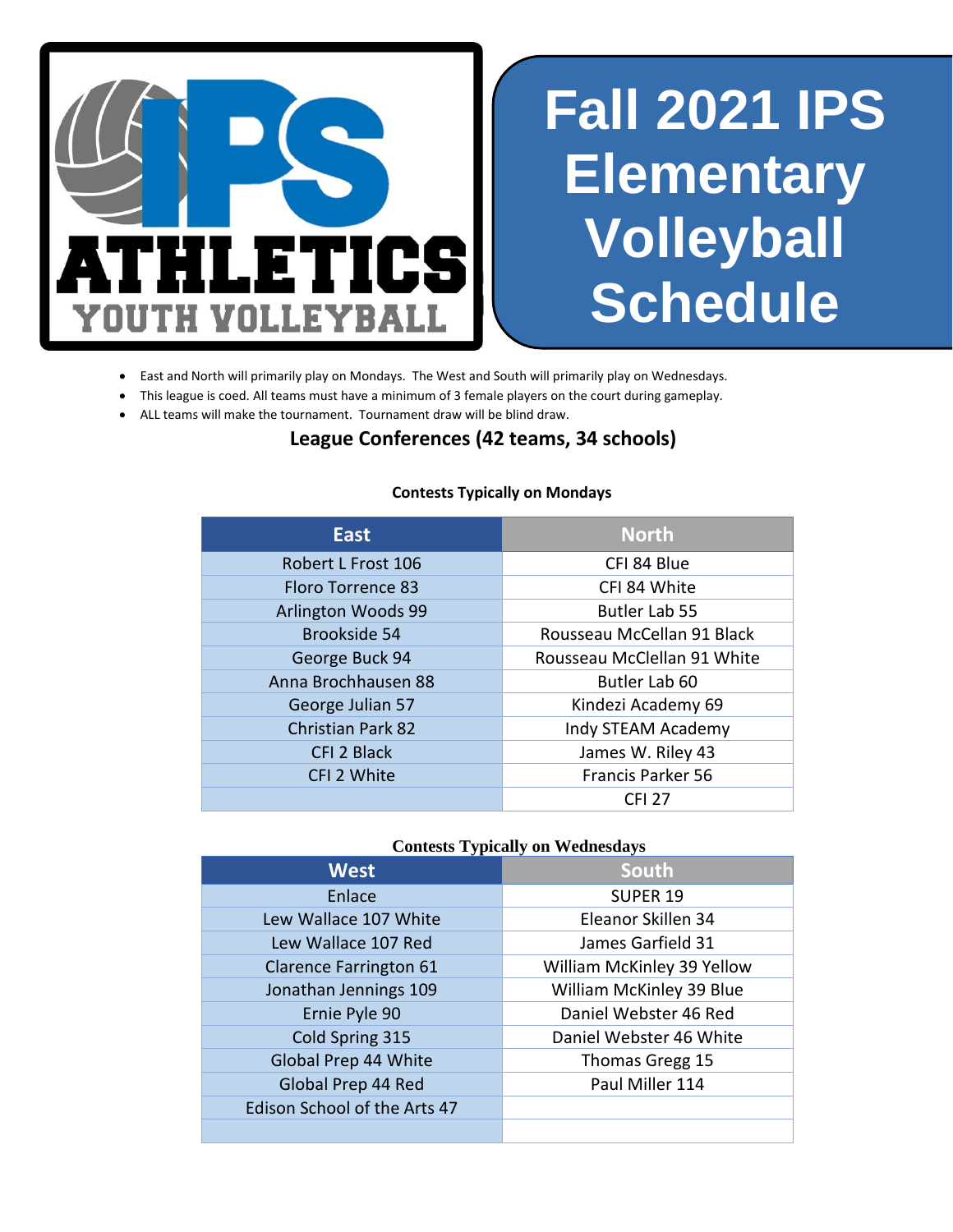

## **East/North**

| <b>Date</b> | <b>Home Team</b>         | <b>Away Team</b>     | <b>Time</b> |
|-------------|--------------------------|----------------------|-------------|
| Mon. 8/16   | Floro Torrence 83        | CFI 84 Blue          |             |
| Mon. 8/16   | Arlington Woods 99       | <b>CFI 27</b>        | 6pm         |
| Mon. 8/16   | <b>Bye</b>               | James W. Riley 43    | 6pm         |
| Mon. 8/16   | George Buck 94           | <b>STEAM Academy</b> | 6pm         |
| Mon. 8/16   | Kindezi 69               | Anna Brochhausen 88  | Postponed   |
| Mon. 8/16   | George Julian 57         | Butler Lab 60        | 6pm         |
| Mon. 8/16   | McClellan 91 White       | CFI 2 Black          | 6pm         |
| Mon. 8/16   | McClellan 91 Black       | CFI 2 Black          | 7pm         |
| Mon. 8/16   | Butler Lab 55            | CFI 2 White          | 6pm         |
| Mon. 8/16   | CFI 84 White             | Frost 106            | 6pm         |
| Mon. 8/16   | Francis Parker 56        | <b>BYE</b>           |             |
| Mon. 8/16   | Brookside 54             | <b>BYE</b>           |             |
|             |                          |                      |             |
| Mon. 8/23   | <b>Francis Parker 56</b> | Frost 106            | 6pm         |
| Mon. 8/23   | <b>CFI 27</b>            | McClellan 91 White   | 6pm         |
| Mon. 8/23   | James W. Riley 43        | Floro Torrence 83    | 6pm         |
| Mon. 8/23   | <b>STEAM Academy</b>     | Arlington Woods 99   | 6pm         |
| Mon. 8/23   | Kindezi 69               | Brookside 54         | 6pm         |
| Mon. 8/23   | Butler Lab 60            | George Buck 94       | 6pm         |
| Mon. 8/23   | McClellan 91 Black       | George Julian 57     | 6pm         |
| Mon. 8/23   | Butler Lab 55            | Christian Park 82    | 6pm         |
| Mon. 8/23   | CFI 84 White             | CFI 2 Black          | 6pm         |
| Mon. 8/23   | CFI 84 Blue              | CFI 2 White          | 7pm         |
| Mon. 8/23   | Anna Brockhausen 88      | Bye                  | 6pm         |
|             |                          |                      |             |
| Mon. 8/30   | Frost 106                | <b>CFI 27</b>        | 6pm         |
| Mon. 8/30   | Francis Parker 56        | James W. Riley 43    | 6pm         |
| Mon. 8/30   | Floro Torrence 83        | Kindezi 69           | 6pm         |
| Mon. 8/30   | Arlington Woods 99       | Butler Lab 60        | 6pm         |
| Mon. 8/30   | Brookside 54             | McClellan 91 White   | 6pm         |
| Mon. 8/30   | McClellan 91 Black       | George Buck 94       | 6pm         |
| Mon. 8/30   | Anna Brockhausen 88      | Butler Lab 55        | 6pm         |
| Mon. 8/30   | George Julian 57         | CFI 84 White         | 6pm         |
| Mon. 8/30   | CFI 84 Blue              | CFI 2 Black          | 6pm         |
| Mon. 8/30   | Christian Park 82        | CFI 2 White          | 6pm         |
|             | <b>STEAM Academy</b>     | Bye                  |             |

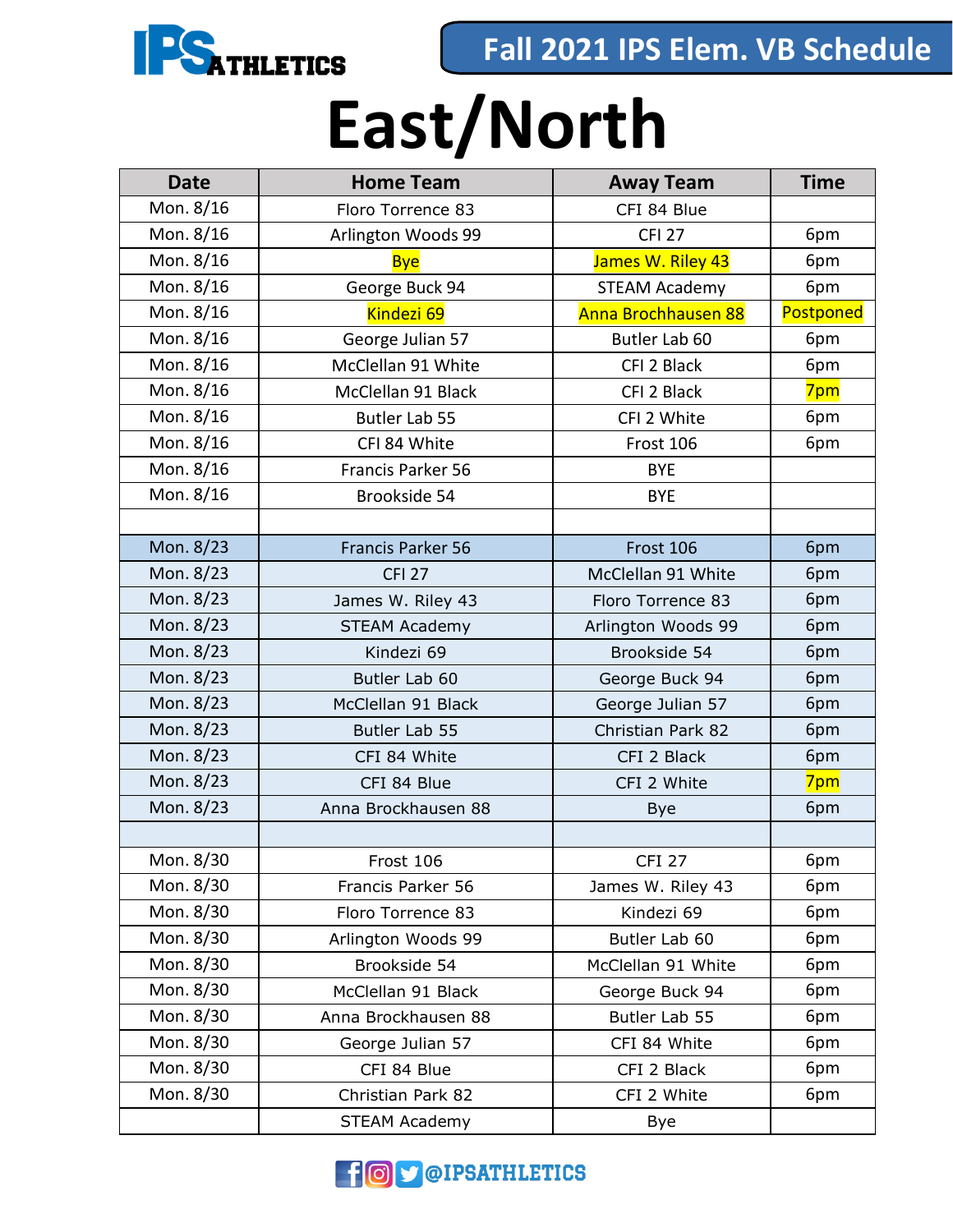

| <b>Date</b>                    | <b>Home Team</b>          | <b>Away Team</b>         | <b>Time</b>     |
|--------------------------------|---------------------------|--------------------------|-----------------|
| <b>Saturday @ Broad Ripple</b> |                           |                          |                 |
| Sat. 9/11                      | <b>CFI 27</b>             | McClellan 91 Black       | 9:00am/Court 1  |
| Sat. 9/11                      | Frost 106                 | <b>Floro Torrence 83</b> | 9:00am/Court 2  |
| Sat. 9/11                      | <b>Arlington Woods 99</b> | <b>Brookside 54</b>      | 9:00am/Court 3  |
| Sat. 9/11                      | <b>McClellan 91 Black</b> | <b>Floro Torrence 83</b> | 9:50am/Court 1  |
| Sat. 9/11                      | <b>Brookside 54</b>       | <b>CFI 27</b>            | 9:50am/Court 2  |
| Sat. 9/11                      | <b>Arlington Woods</b>    | <b>Frost 106</b>         | 9:50am/Court 3  |
| Sat. 9/11                      | George Buck 94            | Anna Brochhausen 88      | 10:40am/Court 1 |
| Sat. 9/11                      | George Julian 57          | <b>Christian Park 82</b> | 10:40am/Court 2 |
| Sat. 9/11                      | McClellan 91 White        | <b>CFI 2 Black</b>       | 10:40am/Court 3 |
| Sat. 9/11                      | <b>CFI 2 Black</b>        | Anna Brochhausen 88      | 11:30am/Court 1 |
| Sat. 9/11                      | <b>McClellan 91 White</b> | <b>Christian Park 82</b> | 11:30am/Court 2 |
| Sat. 9/11                      | George Julian 57          | George Buck 94           | 11:30am/Court 3 |
| Sat. 9/11                      | <b>Indy STEAM</b>         | CFI 2 White              | 12:20pm/Court 1 |
| Sat. 9/11                      | James W. Riley 43         | <b>Francis Parker 56</b> | 12:20pm/Court 2 |
| Sat. 9/11                      | CFI 84 Blue               | Butler Lab 60            | 12:20pm/Court 3 |
| Sat. 9/11                      | Butler Lab 60             | James W. Riley 43        | 1:10pm/Court 1  |
| Sat. 9/11                      | CFI 2 White               | CFI 84 Blue              | 1:10pm/Court 2  |
| Sat. 9/11                      | <b>Francis Parker 56</b>  | Indy STEAM2104569+-      | 1:10pm/Court 3  |
|                                |                           |                          |                 |
| Saturday @ CFI 84              |                           |                          |                 |
| Sat. 9/11                      | CFI 84 White              | Kindezi 69               | 9:00am          |
| Sat. 9/11                      | CFI 84 White              | Butler Lab 55            | 9:50am          |
| Sat. 9/11                      | Kindezi 69                | Butler Lab 55            | 10:40am         |
| Sat. 9/11                      |                           |                          |                 |

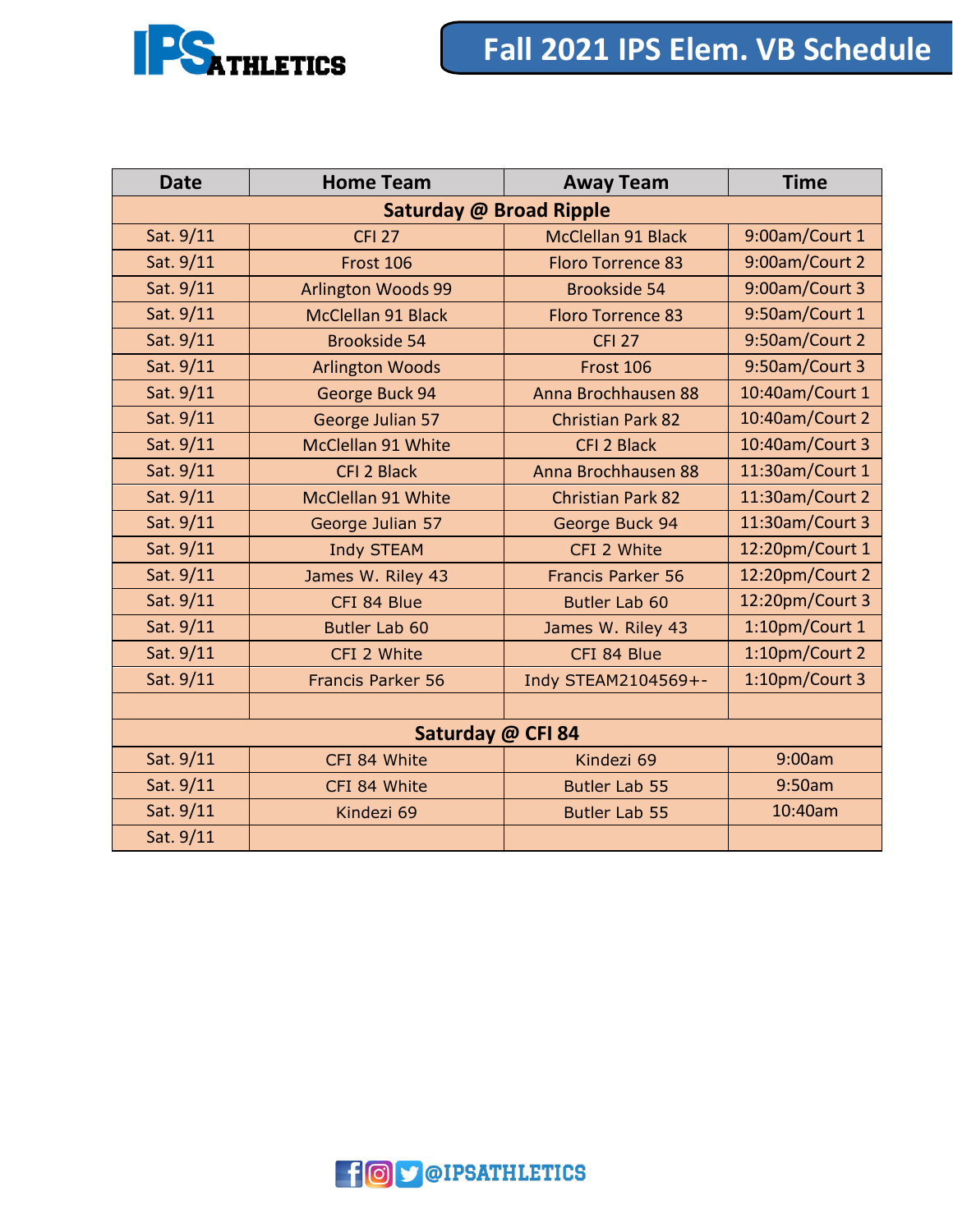

| <b>Date</b> | <b>Home Team</b>         | <b>Away Team</b>          | <b>Time</b> |
|-------------|--------------------------|---------------------------|-------------|
| Mon. 9/13   | James W. Riley 43        | Frost 106                 | 6pm         |
| Mon. 9/13   | <b>STEAM Academy</b>     | <b>CFI 27</b>             | 6pm         |
| Mon. 9/13   | Kindezi 69               | Francis Parker 56         | 6pm         |
| Mon. 9/13   | McClellan 91 White       | Floro Torrence 83         | 6pm         |
| Mon. 9/13   | Arlington Woods 99       | McClellan 91 Black        | 6pm         |
| Mon. 9/13   | <b>Butler Lab 55</b>     | Brookside 54              | 6pm         |
| Mon. 9/13   | George Buck 94           | CFI 84 White              | 6pm         |
| Mon. 9/13   | CFI 84 Blue              | Anna Brochhausen 88       | 6pm         |
| Mon. 9/13   | George Julian 57         | CFI 2 White               | 6pm         |
| Mon. 9/13   | <b>Christian Park 82</b> | CFI 2 Black               | 6pm         |
| Mon. 9/13   | Butler Lab 60            | Bye                       |             |
|             |                          |                           |             |
| Mon. 9/20   | Frost 106                | <b>STEAM Academy</b>      | 6pm         |
| Mon. 9/20   | James W. Riley 43        | Kindezi 69                | 6pm         |
| Mon. 9/20   | <b>CFI 27</b>            | Butler Lab 60             | 6pm         |
| Mon. 9/20   | Francis Parker 56        | McClellan 91 White        | 6pm         |
| Mon. 9/20   | Floro Torrence 83        | Butler Lab 55             | 6pm         |
| Mon. 9/20   | Arlington Woods 99       | CFI 84 White              | 6pm         |
| Mon. 9/20   | Brookside 54             | CFI 84 Blue               | 6pm         |
| Mon. 9/20   | George Buck 94           | CFI 2 White               | 6pm         |
| Mon. 9/20   | George Julian 57         | CFI 2 Black               | 6pm         |
| Mon. 9/20   | Christian Park 82        | Anna Brockhausen 88       | 6pm         |
| Mon. 9/20   | McClellan 91 Black       | Bye                       |             |
|             |                          |                           |             |
| Mon. 9/27   | Kindezi 69               | Frost 106                 | 6pm         |
| Mon. 9/27   | Butler Lab 60            | <b>STEAM Academy</b>      | 6pm         |
| Mon. 9/27   | McClellan 91 White       | James W. Riley 43         | 6pm         |
| Mon. 9/27   | <b>CFI 27</b>            | McClellan 91 Black<br>6pm |             |
| Mon. 9/27   | Butler Lab 55            | Francis Parker 56         | 6pm         |
| Mon. 9/27   | CFI 84 Blue              | Floro Torrence 83         | 6pm         |
| Mon. 9/27   | Arlington Woods 99       | CFI 2 White               | 6pm         |
| Mon. 9/27   | Brookside 54             | CFI 2 Black               | 6pm         |
| Mon. 9/27   | George Buck 94           | Christian Park 82         | 6pm         |
| Mon. 9/27   | George Julian 57         | Anna Brockhausen 88       | 6pm         |
| Mon. 9/27   | CFI 84 White             | Bye                       |             |
|             |                          |                           |             |

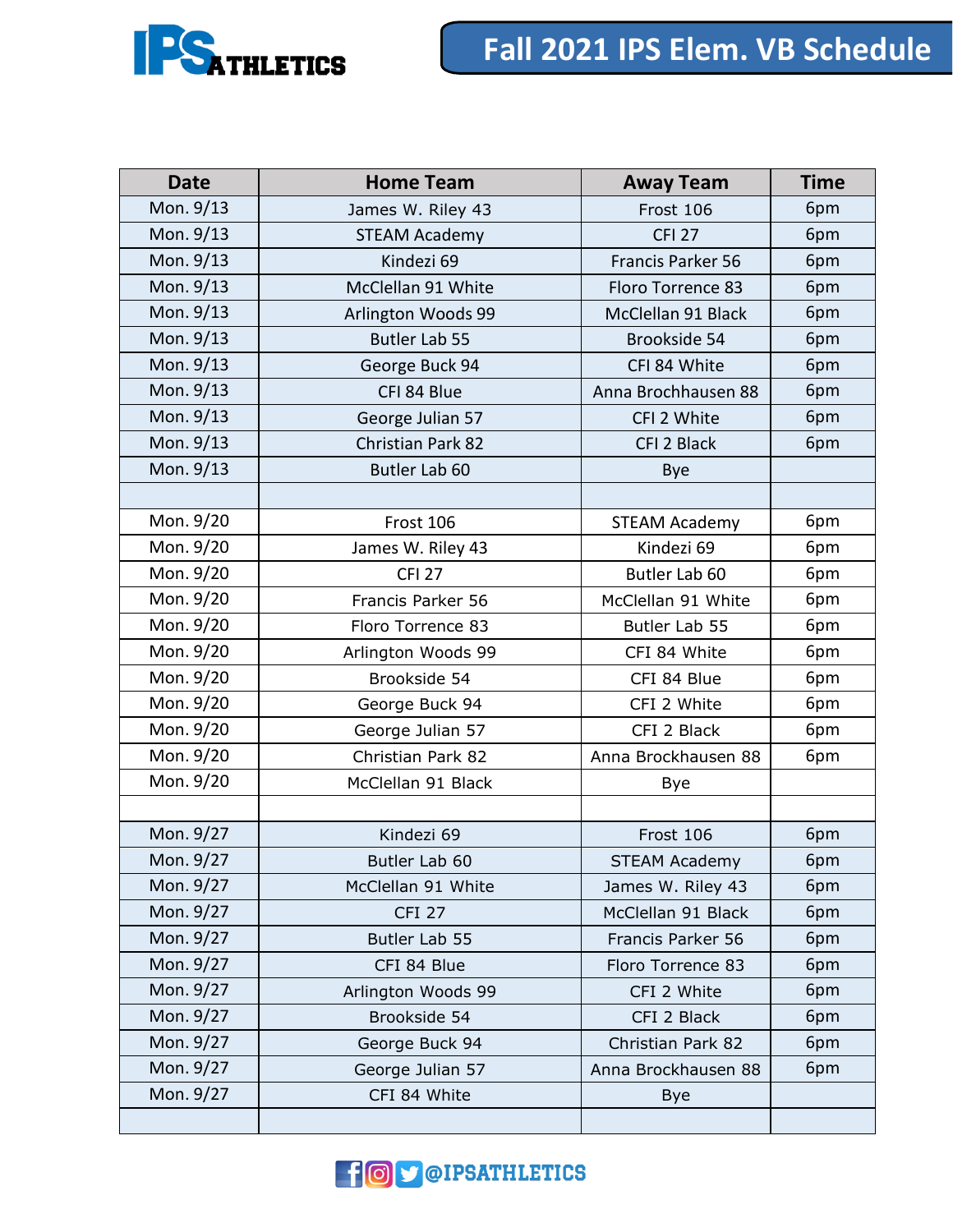

# **West/South**

| <b>Date</b> | <b>Home Team</b>        | <b>Away Team</b>              | <b>Time</b> |
|-------------|-------------------------|-------------------------------|-------------|
| Wed. 8/18   | Global Prep White       | Enlace                        |             |
| Wed. 8/18   | Lew Wallace 107 White   | Paul Miller 114               | 6pm         |
| Wed. 8/18   | Thomas Gregg 15         | Lew Wallace 107 Red           | 6pm         |
| Wed. 8/18   | Clarence Farrington 61  | Daniel Webster 46 White       | 6pm         |
| Wed. 8/18   | Bye                     | Daniel Webster 46 Red         | 7pm         |
| Wed. 8/18   | Ernie Pyle 90           | McKinley 39 Blue              | 6pm         |
| Wed. 8/18   | McKinley 39 Yellow      | Cold Spring 315               | 6pm         |
| Wed. 8/18   | James Garfield 31       | Global Prep 44 Red            | 6pm         |
| Wed. 8/18   | Edison Arts 47          | Eleanor Skillen 34            | 6pm         |
| Wed. 8/18   | <b>SUPER 19</b>         | Jonathan Jennings 109         | 6pm         |
|             |                         |                               |             |
| Wed. 8/25   | Enlace                  | Paul Miller 114               | 6pm         |
| Wed. 8/25   | Global Prep 44 White    | Thomas Gregg 15               | 6pm         |
| Wed. 8/25   | Lew Wallace 107 Red     | Daniel Webster 46 White       | 6pm         |
| Wed. 8/25   | Lew Wallace 107 White   | Daniel Webster 46 Red         | 7pm         |
| Wed. 8/25   | McKinley 39 Blue        | 6pm<br>Clarence Farrington 61 |             |
| Wed. 8/25   | James Garfield 31       | Ernie Pyle 90<br>6pm          |             |
| Wed. 8/25   | Eleanor Skillen 34      | Cold Spring 315               | 6pm         |
| Wed. 8/25   | SUPER 19                | Global Prep 44 Red            | 6pm         |
| Wed. 8/25   | Jonathan Jennings 109   | Edison Arts 47                | 6pm         |
| Wed. 8/25   | McKinley 39 Yellow      | Bye                           | 6pm         |
|             |                         |                               |             |
| Wed. 9/1    | Thomas Gregg 15         | Enlace                        | 6pm         |
| Wed. 9/1    | Daniel Webster 46 White | 6pm<br>Paul Miller 114        |             |
| Wed. 9/1    | McKinley 39 Blue        | 6pm<br>Lew Wallace 107 White  |             |
| Wed. 9/1    | McKinley 39 Yellow      | Lew Wallace 107 Red           | 7pm         |
| Wed. 9/1    | Clarence Farrington 61  | James Garfield 31             | 6pm         |
| Wed. 9/1    | Global Prep 44 Red      | Eleanor Skillen 34            | 6pm         |
| Wed. 9/1    | Ernie Pyle 90           | SUPER 19                      | 6pm         |
| Wed. 9/1    | Cold Spring 315         | Jonathan Jennings 109         | 6pm         |
| Wed. 9/1    | Edison Arts 47          | Global Prep 44 White          |             |
| Wed. 9/1    | Daniel Webster 46 Red   | Bye                           |             |

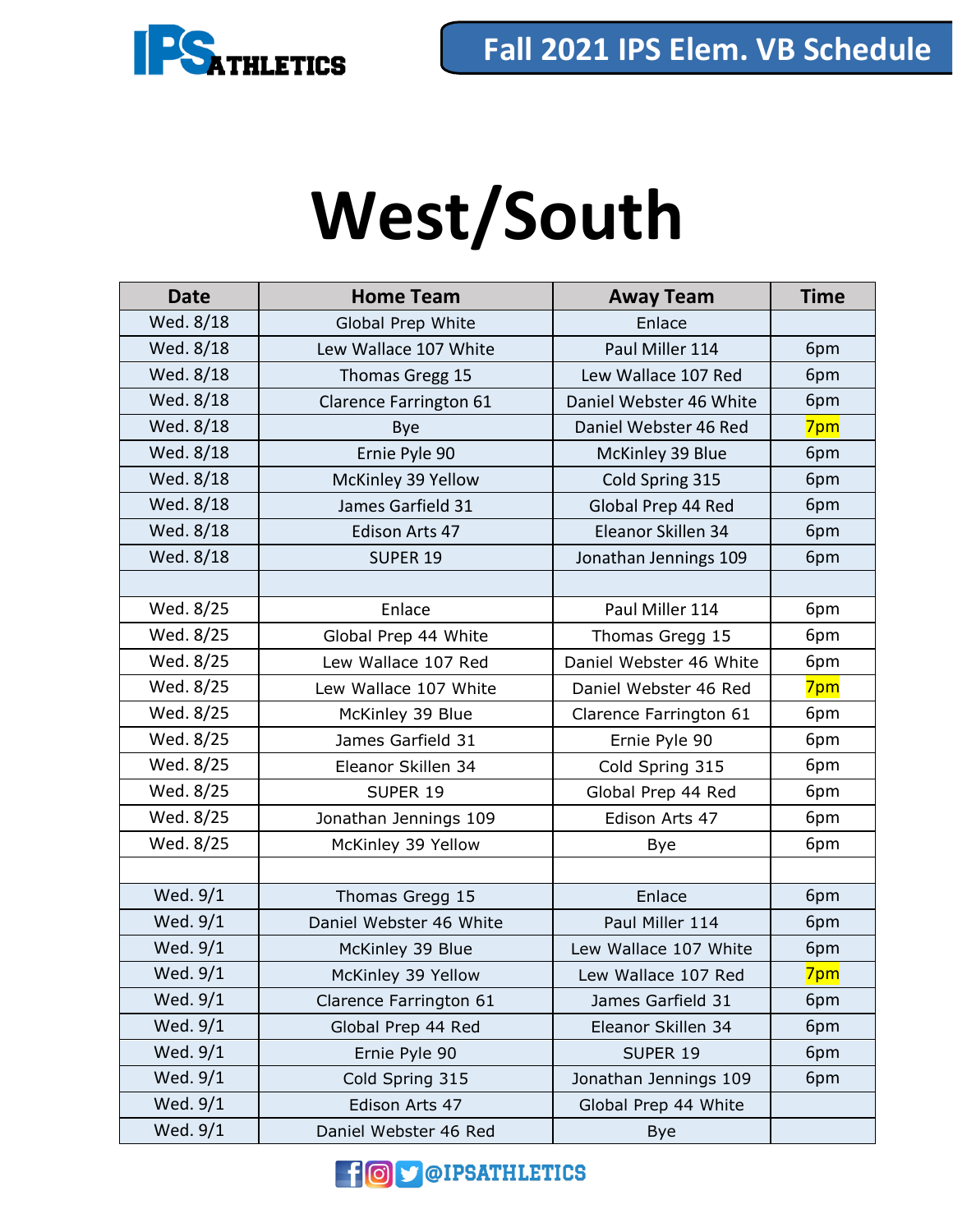



| <b>Date</b>          | <b>Home Team</b>              | <b>Away Team</b>              | <b>Time</b>     |
|----------------------|-------------------------------|-------------------------------|-----------------|
| Saturday @ Arlington |                               |                               |                 |
| Sat. 9/11            | <b>SUPER 19</b>               | Daniel Webster 46 Red         | 9:00am/Court 1  |
| Sat. 9/11            | Paul Miller 114               | James Garfield 31             | 9:00am/Court 2  |
| Sat. 9/11            | <b>SUPER 19</b>               | <b>James Garfield 31</b>      | 9:50am/Court 1  |
| Sat. 9/11            | Daniel Webster 46 Red         | Paul Miller 114               | 9:50am/Court 2  |
| Sat. 9/11            | Eleanor Skillen 34            | <b>Thomas Gregg 15</b>        | 10:40am/Court 1 |
| Sat. 9/11            | Daniel Webster 46 White       | <b>McKinley 39 Yellow</b>     | 10:40am/Court 2 |
| Sat. 9/11            | Daniel Webster 46 White       | <b>Thomas Gregg 15</b>        | 11:30am/Court 1 |
| Sat. 9/11            | <b>McKinley 39 Yellow</b>     | Eleanor Skillen 34            | 11:30am/Court 2 |
| Sat. 9/11            | <b>McKinley 39 Blue</b>       | Lew Wallace 107 Red           | 12:20am/Court 1 |
| Sat. 9/11            | Lew Wallace 107 White         | <b>Edison Arts 47</b>         | 12:20am/Court 2 |
| Sat. 9/11            | Lew Wallace 107 Red           | <b>Edison Arts 47</b>         | 1:10pm/Court 1  |
| Sat. 9/11            | McKinley 39 Blue              | Lew Wallace 107 White         | 1:10pm/Court 2  |
|                      |                               |                               |                 |
|                      | Saturday @ Enlace             |                               |                 |
| Sat. 9/11            | <b>Enlace</b>                 | Cold Spring 315               | 9:00am          |
| Sat. 9/11            | <b>Clarence Farrington 61</b> | Ernie Pyle 90                 | 9:50am          |
| Sat. 9/11            | Cold Spring 315               | Jonathan Jennings 109         | 10:40am         |
| Sat. 9/11            | <b>Enlace</b>                 | <b>Clarence Farrington 61</b> | 11:30am         |
| Sat. 9/11            | Jonathan Jennings 109         | Ernie Pyle 90                 | 12:20pm         |

| <b>Date</b> | <b>Home Team</b>        | <b>Away Team</b>       | <b>Time</b> |
|-------------|-------------------------|------------------------|-------------|
| Wed. 9/15   | Daniel Webster 46 White | Enlace                 | 6pm         |
| Wed. 9/15   | Thomas Gregg 15         | Daniel Webster 46 Red  | 6pm         |
| Wed. 9/15   | McKinley 39 Yellow      | Paul Miller 114        | 6pm         |
| Wed. 9/15   | James Garfield 31       | Lew Wallace 107 White  | 6pm         |
| Wed. 9/15   | Eleanor Skillen 34      | Lew Wallace 107 Red    | 6pm         |
| Wed. 9/15   | SUPER 19                | Clarence Farrington 61 | 6pm         |
| Wed. 9/15   | Jonathan Jennings 109   | Global Prep 44 Red     | 6pm         |
| Wed. 9/15   | Edison Arts 47          | Ernie Pyle 90          | 6pm         |
| Wed. 9/15   | Global Prep 44 White    | Cold Spring 315        | 6pm         |
| Wed. 9/15   | McKinley 39 Blue        | Bye                    |             |
|             |                         |                        |             |

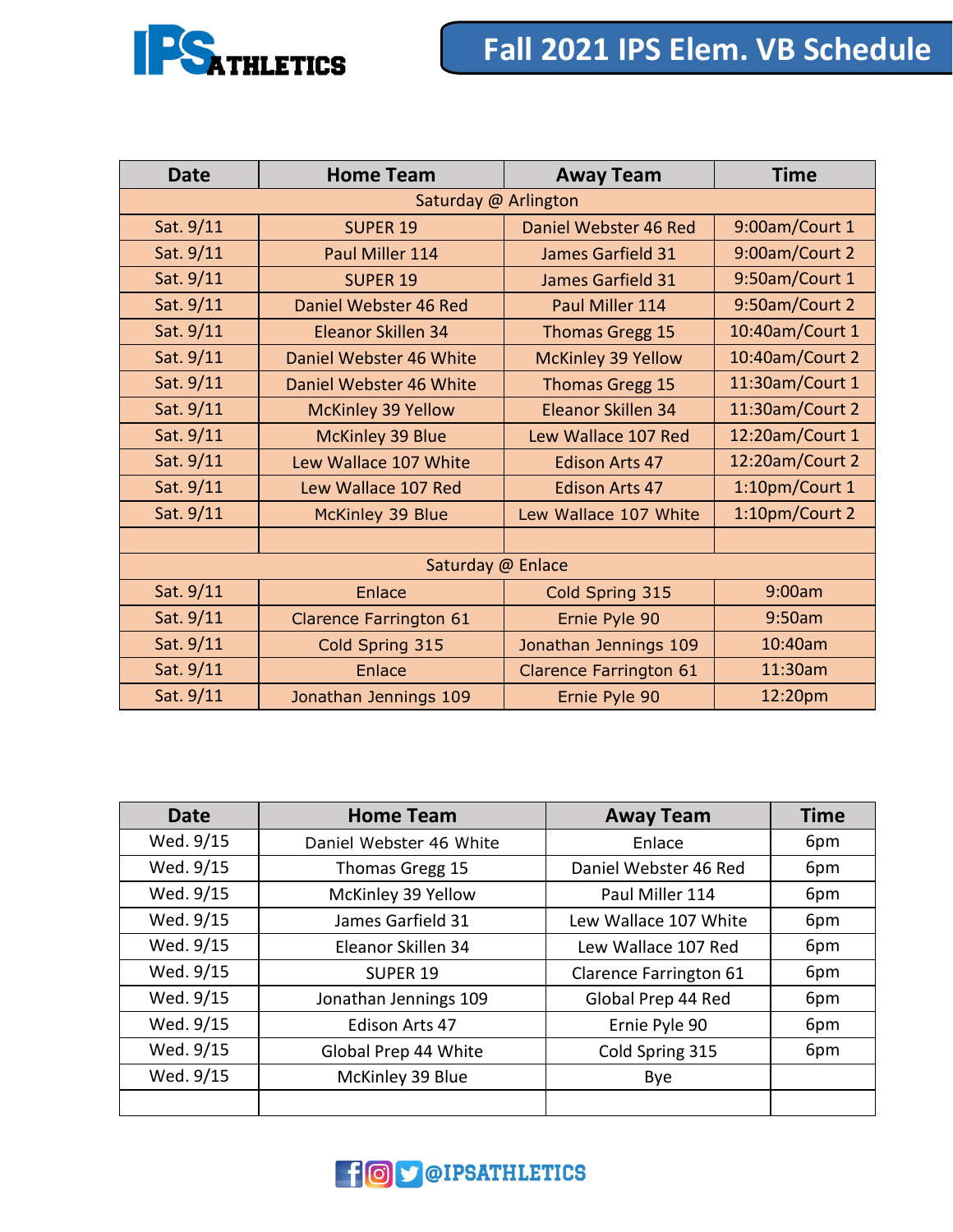

| <b>Date</b> | <b>Home Team</b>        | <b>Away Team</b>        | <b>Time</b> |
|-------------|-------------------------|-------------------------|-------------|
| Mon. 9/20   | Enlace                  | Daniel Webster 46 Red   | 6pm         |
| Mon. 9/20   | Daniel Webster 46 White | McKinley 39 Blue        | 6pm         |
| Mon. 9/20   | McKinley 39 Yellow      | Thomas Gregg 15         | 6pm         |
| Mon. 9/20   | James Garfield 31       | Paul Miller 114         | 6pm         |
| Mon. 9/20   | Lew Wallace 107 White   | SUPER 19                | 6pm         |
| Mon. 9/20   | Lew Wallace 107 Red     | Jonathan Jenning 109    | 6pm         |
| Mon. 9/20   | Clarence Farrington 61  | Edison Arts 47          | 6pm         |
| Mon. 9/20   | Global Prep 44 White    | Ernie Pyle 90           | 6pm         |
| Mon. 9/20   | Globel Prep 44 Red      | Cold Spring 315         | 6pm         |
| Mon. 9/20   | Eleanor Skillen 34      | Bye                     |             |
|             |                         |                         |             |
| Wed. 9/29   | McKinley 39 Blue        | Enlace                  | 6pm         |
| Wed. 9/29   | Daniel Webster 46 Red   | McKinley 39 Yellow      | 6pm         |
| Wed. 9/29   | James Garfield 31       | Daniel Webster 46 White | 6pm         |
| Wed. 9/29   | Eleanor Skillen 34      | Thomas Gregg 15         | 6pm         |
| Wed. 9/29   | SUPER 19                | Paul Miller 114         | 6pm         |
| Wed. 9/29   | Edison Arts 47          | Lew Wallace 107 White   | 6pm         |
| Wed. 9/29   | Lew Wallace 107 Red     | Global Prep 44 White    | 6pm         |
| Wed. 9/29   | Cold Spring 315         | Clarence Farrington 61  | 6pm         |
| Wed. 9/29   | Global Prep 44 Red      | Ernie Pyle 90           | 6pm         |
| Wed. 9/29   | Jonathan Jennings 109   | Bye                     |             |
|             |                         |                         |             |